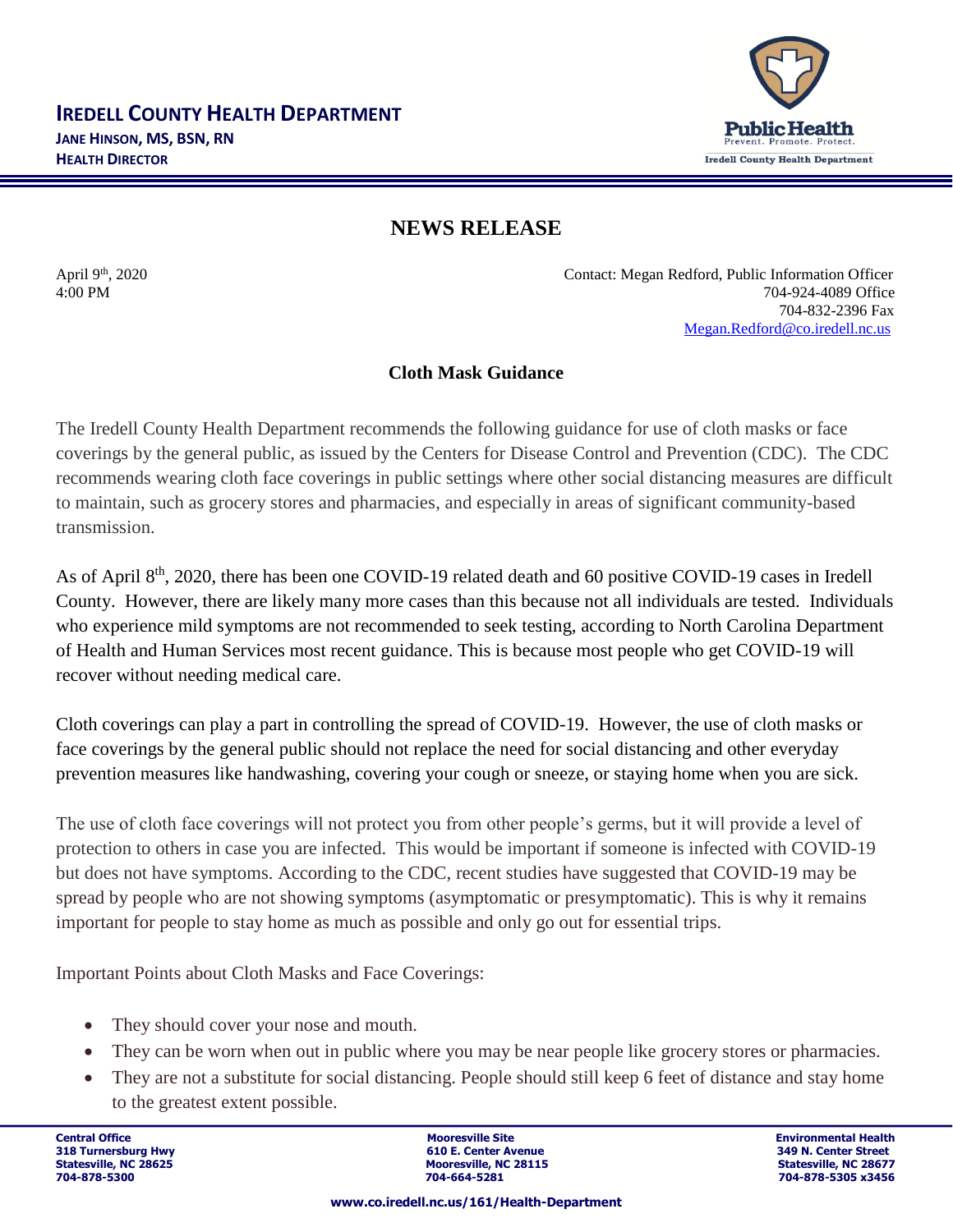- They can be made from household items with common materials at low cost.
- They should not be used on children under the age of 2, people who have trouble breathing or anyone who would be unable to remove the covering without assistance.
- They should be routinely washed depending on the frequency of use. You can wash the face covering in the washing machine.
- After you remove a cloth covering from your face, you should be careful not to touch your face and wash your hands immediately after removing.

Due to the short supply of personal protective equipment (PPE), surgical masks and N95 respirators should be reserved for healthcare workers and other first responders. A healthcare worker or first responder should continue to use surgical masks and N95 respirators since these provide better protection from infectious diseases.

The CDC provides guidance on [instructions](https://www.cdc.gov/coronavirus/2019-ncov/prevent-getting-sick/diy-cloth-face-coverings.html) for how to make a cloth face covering for both sew and no sew options and using materials like fabric, t-shirt, and bandana. Guidance can be found at the following link: <https://www.cdc.gov/coronavirus/2019-ncov/prevent-getting-sick/diy-cloth-face-coverings.html>

The Iredell County Health Department wants to continue to encourage people to protect themselves to help lessen the spread of COVID-19 in our communities. There are many ways we can all protect ourselves and our communities.

How to Protect Yourself:

- Follow the Stay at Home Order
- Practice social distancing, which means avoiding gatherings of more than 10 people while keeping 6 feet or more between you
- Frequent hand washing with soap and water for at least 20 seconds, especially after going to the bathroom, before eating, and after blowing your nose, coughing or sneezing
- If soap and water are not readily available, use an alcohol-based hand sanitizer with at least 60 percent alcohol
- Cover your cough or sneeze with a tissue, then throw it in the trash
- Stay home when you're sick
- Keep distance from others who are sick
- Avoid touching your face with unwashed hands
- Clean and disinfect high touch surfaces in common areas like doorknobs, remotes, light switches, tables and handles
- Wear cloth mask or face covering when out in public where you may be around people like grocery stores or pharmacies and still try to practice social distancing, wash your hands and keep your hands away from your mouth, nose and eyes